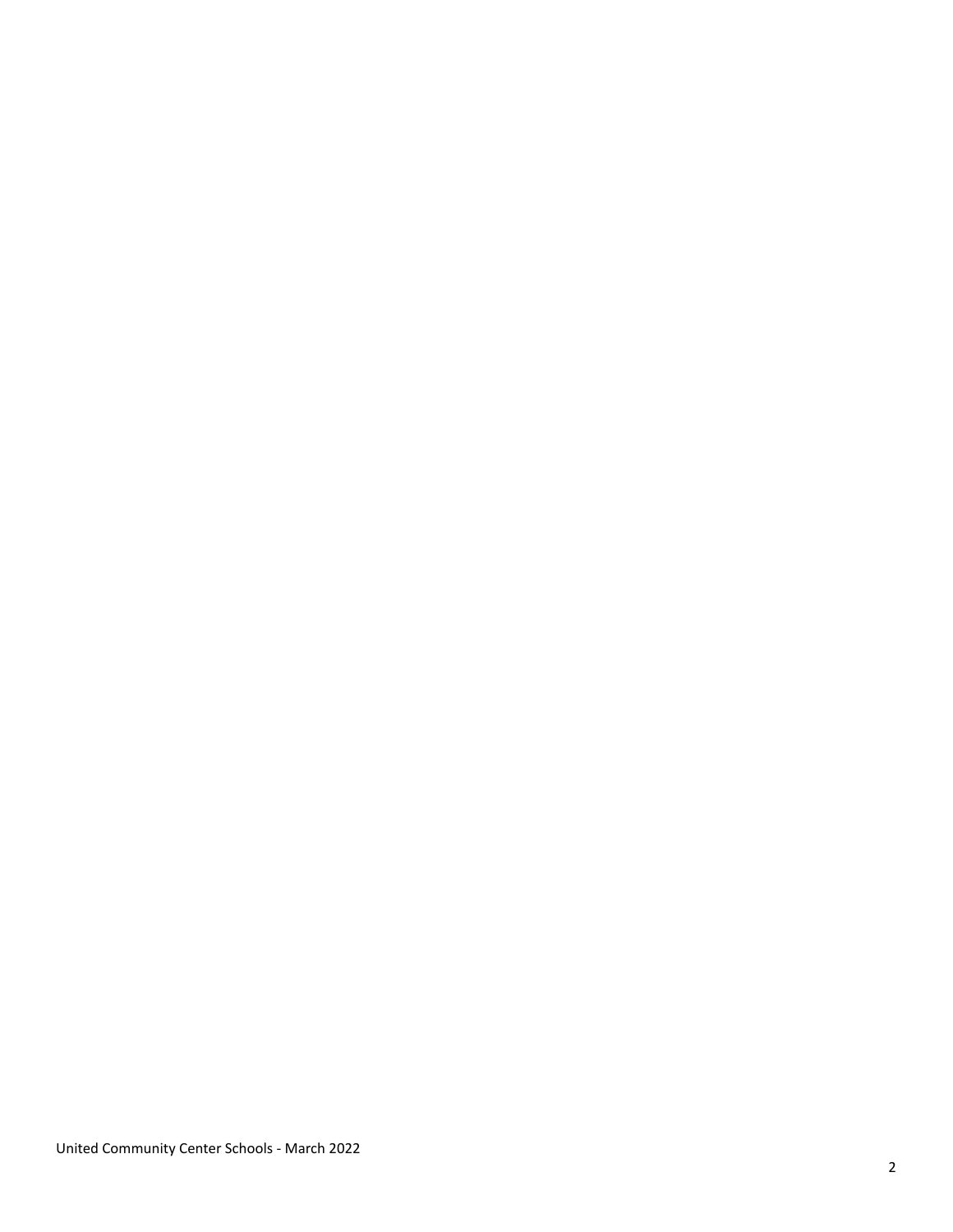*Section 1* **General Information**

**See linked [Checklist](https://docs.google.com/document/d/13w3fxTtrRtwAMAwth2AIoesYHB1EV5OTEcMpyRLjdIg/edit?usp=sharing) here**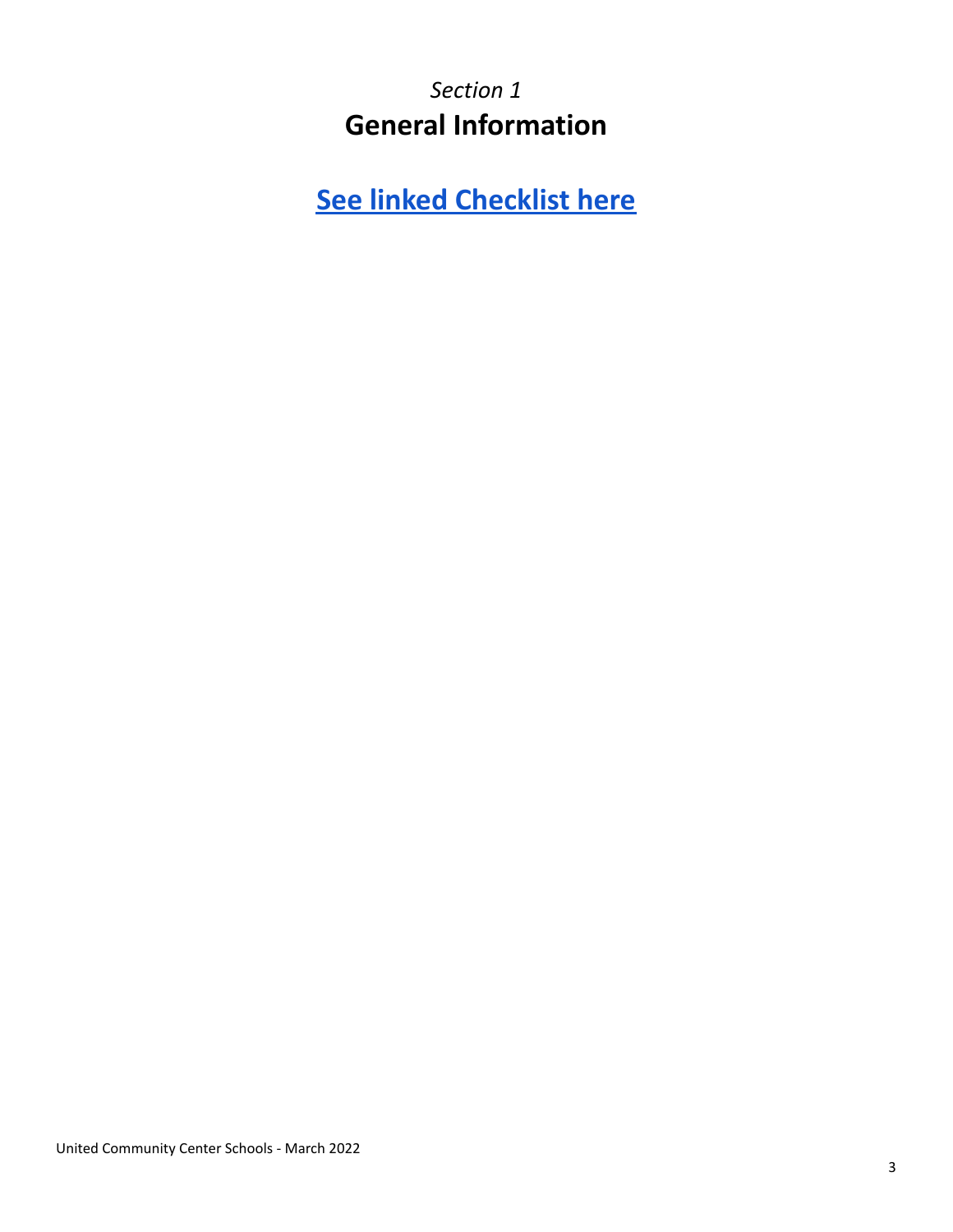# **Community Coordination and Response to Confirmed or Suspected Cases of COVID-19**

#### **COVID 19 Coordinator:**

Our schoolwide COVID-19 Coordinator is Yomaira Clemente.

Our COVID 19 Coordinator in collaboration with the school nurse team will assist in providing educational information to our school community, students, staff, and families regarding COVID-19. Examples include the spread of the disease, mitigation strategies, prevention, containment, and will train our school staff on health related policies, protocols and procedures.

The coordinator collaborates with the local health department as well as school principals on positive cases and related contact tracing. This provides school leaders the information they need to assist in making any decisions related to quarantining or closures.

All school staff and families will be informed of the COVID-19 Coordinator. The following information will be provided to contact our Covid Coordinator when needed:

COVID-19 Coordinator: Yomaira Clemente Phone: 414-649-2825 Email: yclemente@bgcsedu.org

#### **Monitoring and Information Collection Process**

- All UCC school buildings will track student absences within Skyward (SIS), and will provide a comment with the absence record if the absence is COVID related, or related to another non-COVID illness.
- All staff absences will be tracked by each school office and within our employee software system. Staff (and supervisors) can note if the absence is related to illness, and any absences related to COVID will be documented separately.
- All families and staff will be provided with the contact information for our COVID-19 Coordinator, and Student Health Center on ClassDojo, as well as on our UCC Schools Distance Learning site. This information is readily available on the UCC Parents Resource Page <https://sites.google.com/bgcsedu.org/uccschoolsdistancelearning/covid-dashboard> and pushed out to families on ClassDojo at once each month as a reminder.

## **Communication with Milwaukee Health Department**

- If there is a confirmed case and/or close contact(s) of COVID-19 among the students, school administrators in collaboration with the Student Health Center will report the information to the City of Milwaukee Health Department. If there is a confirmed case among the staff, school or UCC, the UCC will report the information requested by the Milwaukee Health Department. The Department's advice will be sought and a factor in determining next steps.
- We anticipate that the Milwaukee Health Department will inform us of any cases they detect within our school community through their city wide mechanisms.
- If our school staff, administrators, or Student Health Center have any questions regarding safety, guidance, or local conditions, they will reference the City of Milwaukee Health [Department](https://city.milwaukee.gov/coronavirus) website, and call also reach out to the health department by emailing [askmhdcovid19@milwaukee.gov](mailto:askmhdcovid19@milwaukee.gov) or by calling 414-286-3521.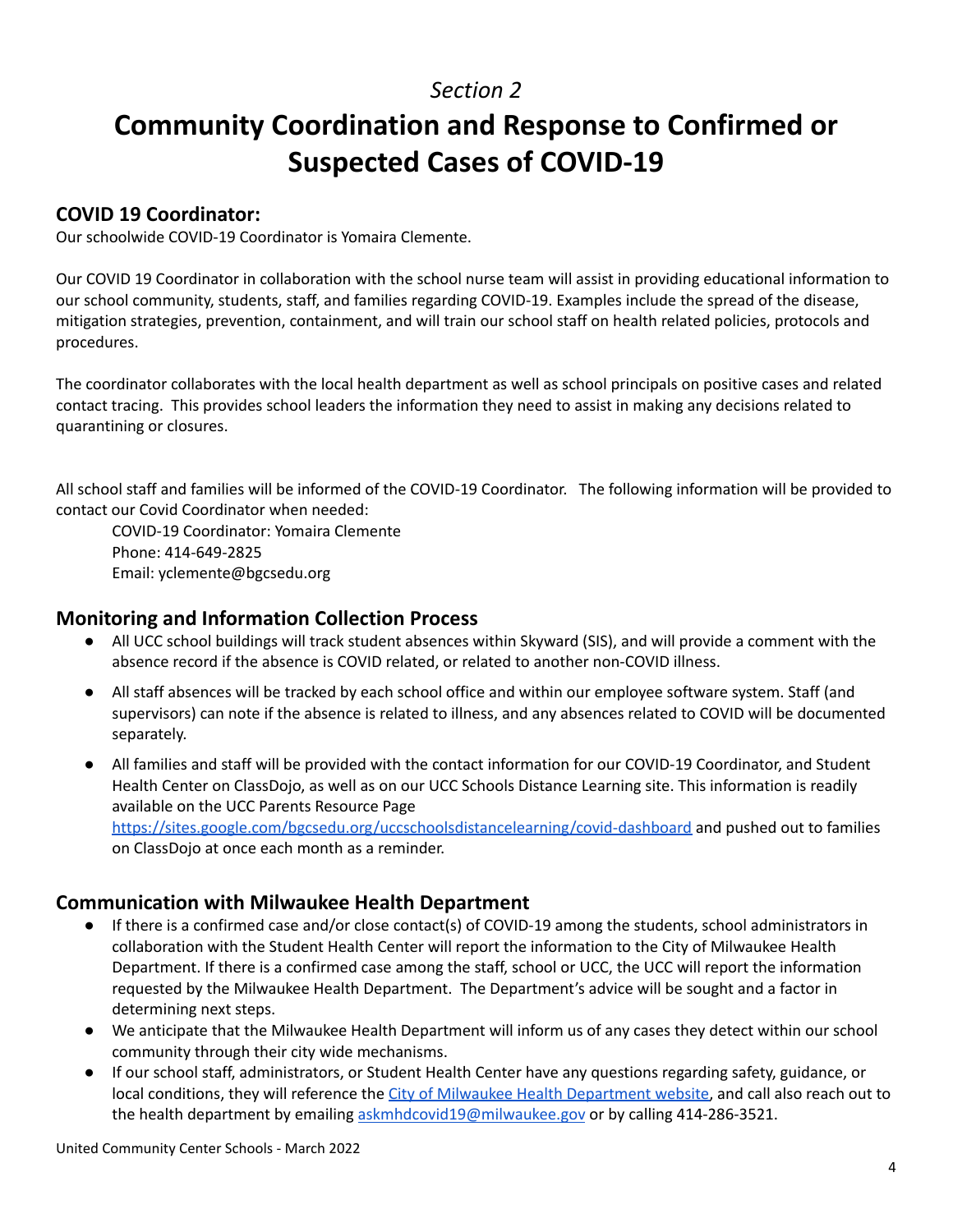Our School leadership (UCC and School administrators) will regularly review the data on the COVID-19 statistic dashboard available on the Milwaukee Health [Departments](https://city.milwaukee.gov/coronavirus) website to stay informed of the community spread and conditions in the area surrounding our schools.

## **Phases of Instruction**

We have established the three phases of instruction in order to safely re-open our school facilities in alignment with the MHD K-12 reopening guidance:

- **Virtual:** Our school staff are required to report to our school facilities and will teach from their assigned classrooms or work spaces in the event of full classroom quarantines. Our teaching staff are familiar with the fully virtual instructional model, and will provide our students with consistent and high quality instruction on a daily basis through a wide array of digital learning platforms. Our virtual learning plan for our school [facilities](https://docs.google.com/document/d/1ARQACXTiw8yfq98I8xzjieRroY2jtLtcqTldqF4wmpo/edit?usp=sharing) is [available](https://docs.google.com/document/d/1ARQACXTiw8yfq98I8xzjieRroY2jtLtcqTldqF4wmpo/edit?usp=sharing) here (page 1-2).
- **● In-Person:** In an in-person learning model, we will encourage all our students to return to campus to learn with us in-person, but will also offer a virtual learning experience to families that would like to continue learning from home. We will provide these accommodations to families as needed, and appoint staff dedicated to providing instruction in the virtual environment.
- **● Quarantined/Isolated Students:** School staff will stay in daily contact with students who are identified as close contacts or have tested positive with the virus (and its variants).

## **Identification of High Risk Students and Staff**

We will work to identify any students that are considered "high-risk" based on the [information](https://www.cdc.gov/coronavirus/2019-ncov/need-extra-precautions/people-with-medical-conditions.html?CDC_AA_refVal=https%3A%2F%2Fwww.cdc.gov%2Fcoronavirus%2F2019-ncov%2Fneed-extra-precautions%2Fgroups-at-higher-risk.html) the CDC has provided regarding medical conditions that place some individuals at a higher risk of severe illness from COVID-19.

- All of our students submit health documentation each year, and our Student Health Center has records for students with existing health conditions. Any students with current diagnosed health conditions identified by the CDC that would put them at higher risk will be noted, and families will be contacted and encouraged to consider learning from home virtually due to their child's health condition.
- We will also send a Google Form survey to all our students to allow them to self identify as high risk if they meet the criteria for medical [conditions](https://www.cdc.gov/coronavirus/2019-ncov/need-extra-precautions/people-with-medical-conditions.html?CDC_AA_refVal=https%3A%2F%2Fwww.cdc.gov%2Fcoronavirus%2F2019-ncov%2Fneed-extra-precautions%2Fgroups-at-higher-risk.html#obesity) identified by the CDC that place them at increased risk of COVID-19 illness. ○ Student Form for families to [complete](https://forms.gle/1A18VGqNm7Gcd8zT6)
- If students and/or families identify students as having a medical condition that puts them at increased risk of COVID illness within the in-person learning environment, we will have a discussion with these families to discuss strategies for ensuring their safety in the school environment and their classroom.
- Staff who have self identified as having health conditions that are high risk of COVID illness are asked to speak with their immediate supervisor. The supervisor and staff member will work with Human Resources (HR) to develop a plan for that teacher.

## **Staff Identification of COVID-19 Cases - HR policies and [procedure](https://youtu.be/qYR6sZnIa6o) Fully vaccinated employees:**

As more people become fully vaccinated against COVID-19, UCC's workplace rules will be following the guidance of CDC and the Wisconsin Department of Health Services in order to maintain a safe, comfortable working environment for all employees, students, clients, and visitors.

UCC is considering an individual as fully vaccinated when it has been:

- 2 weeks after their second dose in a 2-dose series, such as the Pfizer or Moderna vaccines, or
- 2 weeks after a single-dose vaccine, such as the Johnson & Johnson vaccine

Fully vaccinated employees are able to: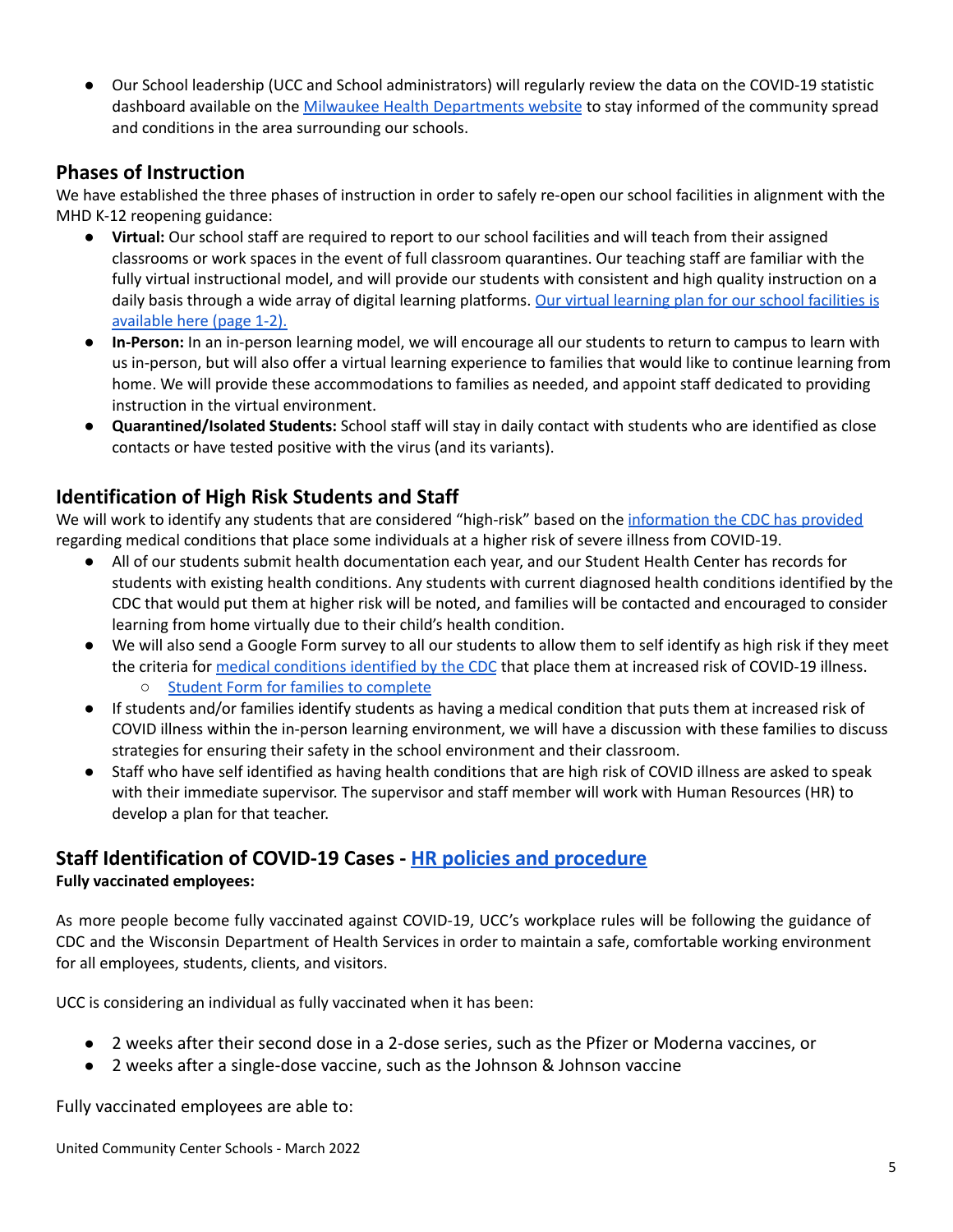- Resume activities they participated in before the pandemic
- · Do not have to quarantine after having been exposed to someone with COVID-19 or traveling internationally

Fully vaccinated employees should still continue to practice good hygiene, be mindful of those around them, and abide by UCC's workplace guidance and local government rules.

#### **Unvaccinated Employees**

For employees who choose not to receive a COVID-19 vaccine, UCC expects them to continue to practice social distancing, and be mindful of those around them.

#### **During the workday, employees who are not fully vaccinated are recommended to:**

- Avoid meeting people face-to-face. Employees are encouraged to use the telephone, online conferencing, e-mail or instant messaging to conduct business as much as possible, even when participants are in the same building.
- If a face-to-face meeting is unavoidable, minimize the meeting time, choose a large meeting room and sit at least 6 feet from each other if possible; avoid person-to-person contact such as shaking hands.
- Avoid any unnecessary travel and cancel or postpone nonessential meetings, gatherings, workshops and training sessions.
- Do not congregate in work rooms, pantries, copier rooms or other areas where people socialize.

While the COVID-19 vaccines greatly decrease the probability of severe symptoms and hospitalization, it is still possible for individuals to contract the virus. Employees who are showing symptoms, have been exposed to the virus, or test positive should follow the instructions below depending on their vaccination status.

#### **Displaying COVID-19 Symptoms – Fully Vaccinated and Unvaccinated Employees**

Regardless of vaccination status, if you are displaying COVID-19 symptoms, you should notify your supervisor, stay home, and get tested immediately. If you test negative, notify your supervisor and you will be allowed to return to work. Please be sure to provide proof of your negative test result. If you test positive, notify your supervisor immediately in order for them to begin the proper processes.

#### **Testing Positive for COVID-19 – Fully Vaccinated & Unvaccinated Employees**

Should you test positive for COVID-19, regardless of your vaccination status, you will be required to isolate for 5 days after your first day of symptoms\* or 5 days after your test date if you are asymptomatic. If your symptoms have resolved after 5 days, you are able to return to work on Day 5. You will be required to wear a mask for an additional 5 days around others. Please note: As of January 4, 2022, masks are mandatory in all buildings on the UCC campus and **the Early Learning Academy.** You should not report to work or be in any building on the UCC campus during your isolation. Please notify your supervisor immediately in order for them to begin the proper processes. You will be required to use your personal/vacation days during the isolation period. Please speak directly with your supervisor to accommodate this request.

**\***First day of symptoms is considered Day Zero.

#### **5 Day Isolation Period**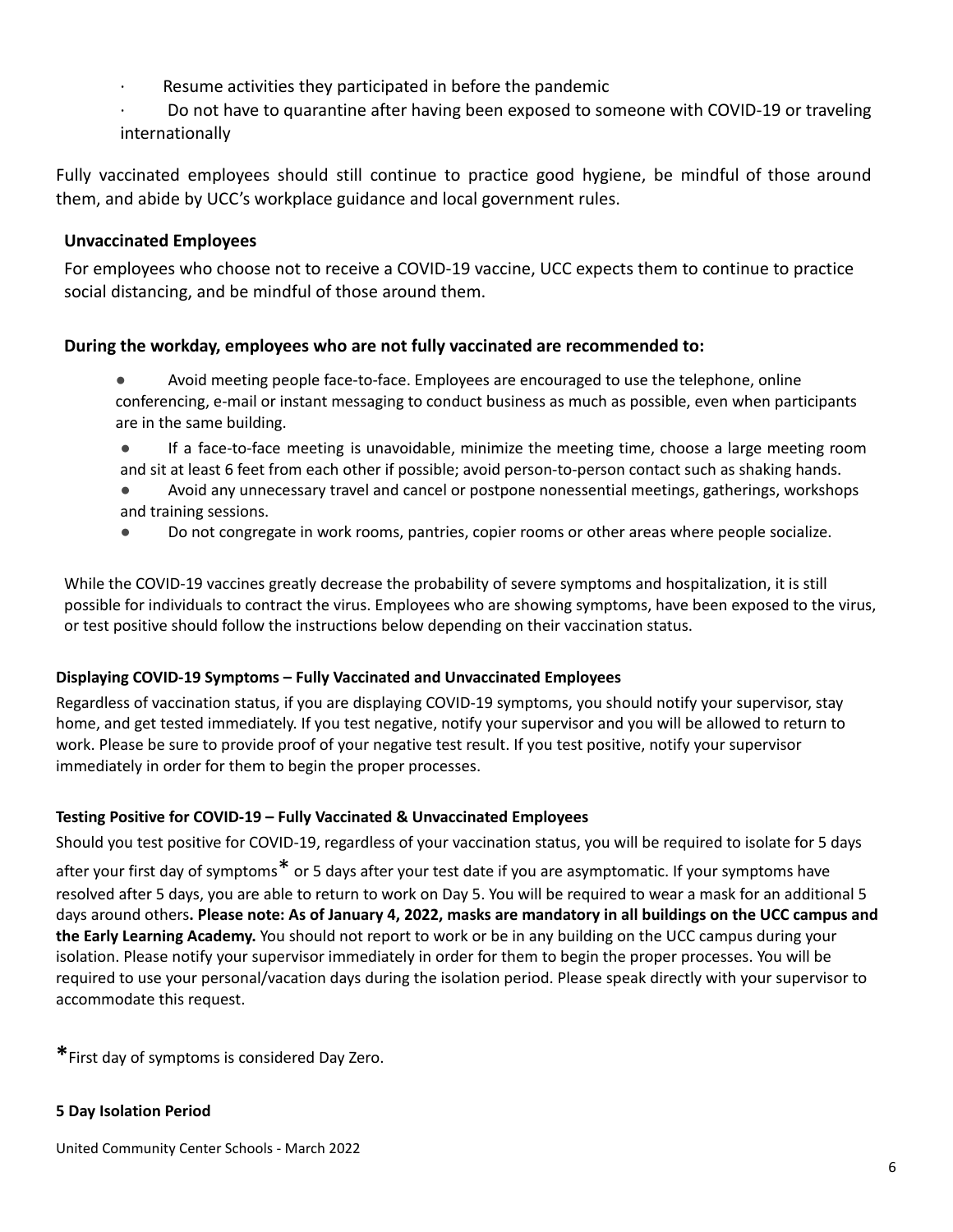Please note that the shortened 5 day isolation period only applies when an individual's COVID-19 symptoms are almost gone or have completely resolved by Day 5. If an individual is still experiencing symptoms (such as headaches, body aches, or fever) on Day 5, they should continue to stay home until their health improves and keep the supervisor and HR updated.

#### **Exposure to COVID-19 – Fully Vaccinated Employees**

If you have been exposed to someone with COVID-19 and are fully vaccinated, then you aren't required to quarantine, but you should monitor for symptoms. You are able to continue working, but are asked to wear a mask for 3 days. You are not required to get tested. Please note: As of January 4, 2022, masks are mandatory in all buildings on the UCC **campus and the Early Learning Academy.**

If you start to develop symptoms after being exposed, you will be required to get tested and won't be allowed to return to work, unless you have a negative test result. Please provide proof of your negative test result. If you test positive, you will need to isolate for <sup>5</sup> days from the start of your symptoms**\***. You will be allowed to return to work on Day 6.

**\***First day of symptoms is considered Day Zero.

#### **Exposure to a Household Contact testing positive for COVID-19 – Fully Vaccinated Employees**

If someone in your household tests positive, but you are fully vaccinated, you will not be required to quarantine. However, you will be required to wear a mask at work for 3 days and you will need to get tested 5 days after the person in your household tested positive. If you test negative and are not displaying any symptoms, you are no longer required to wear a mask. Please note: As of January 4, 2022, masks are mandatory in all buildings on the UCC campus and the **Early Learning Academy.**

If you are showing symptoms, please stay home and get tested. If you are negative, please provide proof of your test result and you will be allowed to return to work. If you test positive, you will need to isolate for 5 days from the start of your symptoms**\***. You will be allowed to return to work on Day 6.

**\***First day of symptoms is considered Day Zero.

#### **Exposure to COVID-19 – Unvaccinated Employees**

If you have been exposed to someone with COVID-19 and aren't vaccinated, you will be required to quarantine for a full 5 days after your last date of exposure. On or after Day 5 after exposure, you should get tested. If the test is negative, you are allowed to return to work on Day 5. Please provide proof of your negative test. You will be required to wear a mask for an additional 5 days around others**. Please note: As of January 4, 2022, masks are mandatory in all buildings on the UCC campus and the Early Learning Academy.** You will be required to use your personal/vacation days during the time spent under quarantine. Please speak directly with your supervisor to accommodate this request.

If you develop symptoms before the Day 5 of exposure, please get tested right away. Notify your supervisor of your results. If you test positive during your quarantine, you will need to isolate for <sup>5</sup> days from the first day of symptoms**\*** or 5 days from the test date if you are asymptomatic. You will be allowed to return to work on Day 5.

**\***First day of symptoms is considered Day Zero.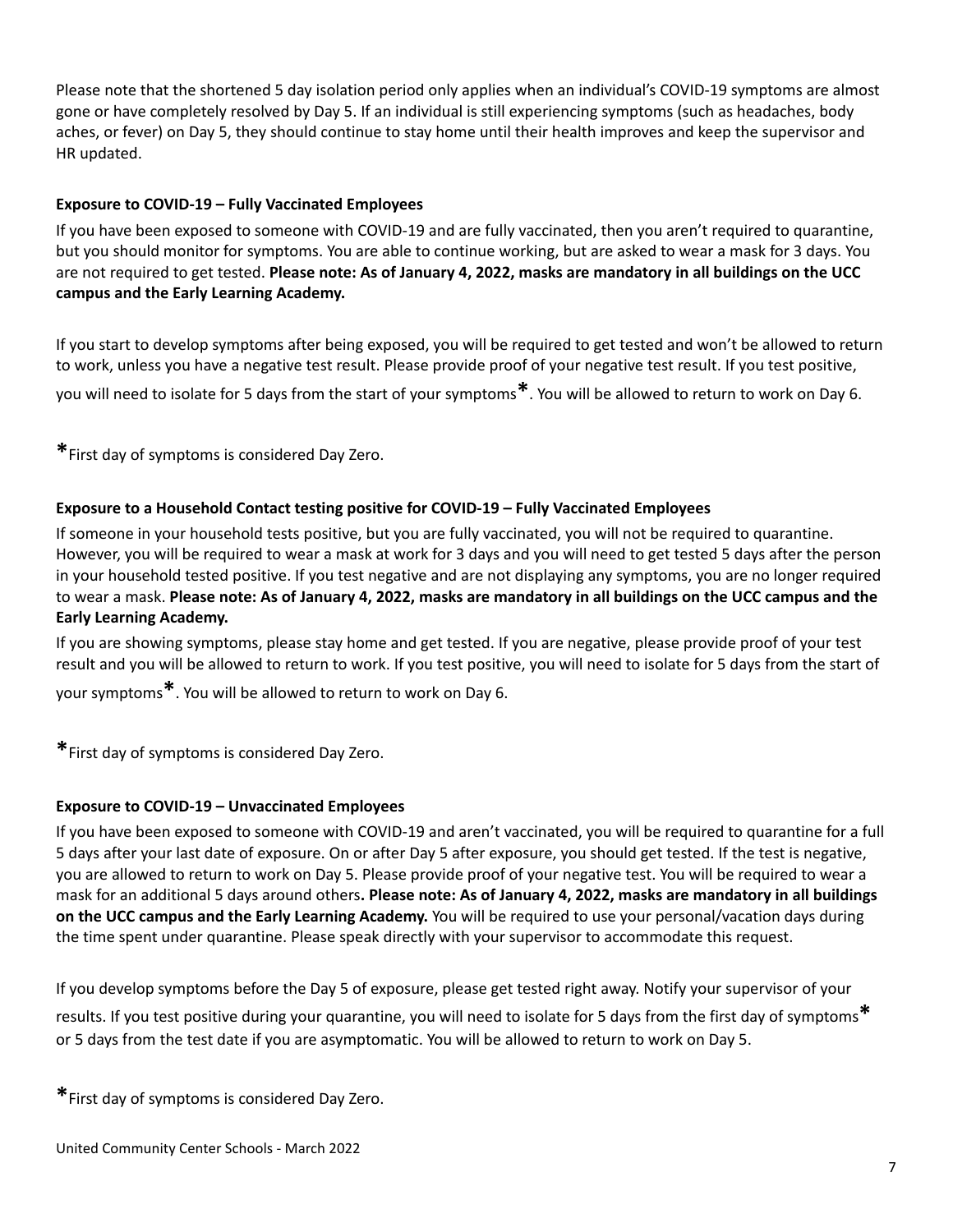#### **Exposure to a Household Contact testing positive for COVID-19 – Unvaccinated Employees**

If someone in your household tests positive and you are unvaccinated, you will be required to quarantine for a full 5 days after they test positive. You will need to get tested on or after Day 5. If you test negative and are not displaying any symptoms, you are allowed to return to work on Day 5 by providing proof of your negative test results. You will be required to wear a mask for an additional 5 days around others**. Please note: As of January 4, 2022, masks are mandatory in all buildings on the UCC campus and the Early Learning Academy.** You will be required to use your personal/vacation days during the time spent under quarantine. Please speak directly with your supervisor to accommodate this request.

If you start to develop symptoms before Day 5, please stay home and get tested right away. If you test positive, you will need to isolate for <sup>5</sup> days from the start of your symptoms\*. You will be allowed to return to work on Day 5.

**\***First day of symptoms is considered Day Zero.

#### **Domestic Travel**

If you travel outside of the state of Wisconsin, UCC is **NOT** requiring you to

quarantine. You will be allowed to return to work after you return, as long as you do not have any symptoms and you believe you haven't been exposed to anyone with COVID-19.

#### **International and Cruise Travel**

If you will be traveling outside of the country or will be on a cruise, **you will be required to quarantine for a full 5 days** after returning home if you are unvaccinated or not yet fully vaccinated. You will also need to get tested for COVID-19 **3-5 days after returning home.** You must present a negative test result in order to return to work. **If you choose not to get tested, you will need to quarantine for a full 10 days after returning home.** You will not be allowed in any UCC buildings during the quarantine period and you will need to use your personal and/or vacation days during this time.

**If you are fully vaccinated, you aren't required to quarantine when you return**. It is recommended that you get tested for COVID-19 3-5 days after you return, but it will not be required.

#### **Developing COVID-19 Symptoms after Travel**

Should you develop symptoms after traveling, you should stay home and get tested immediately, regardless of whether you are vaccinated or not. Please notify your Supervisor and/or Human Resources. You must present a negative test result in order to return to work.

If you test positive for COVID-19, notify your supervisor and/or Human Resources immediately and continue to stay home. You will need to isolate for <sup>5</sup> days from the first day of symptoms**\*** or <sup>5</sup> days from the test date if you are asymptomatic. You will be allowed to return to work on Day 5.

**\***First day of symptoms is considered Day Zero.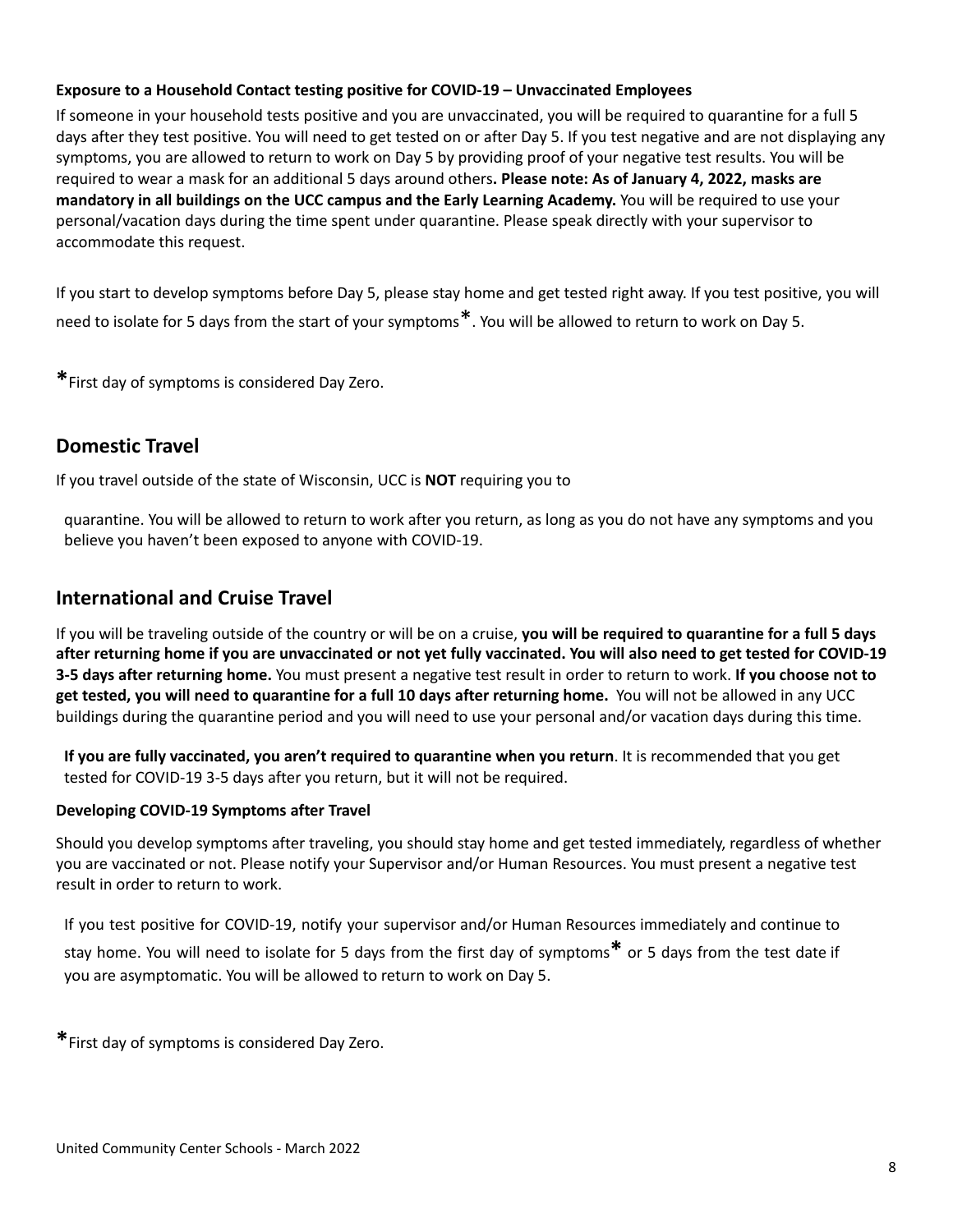#### **COVID19- Investigation process for Employees with Positive COVID-19 test**

This protocol should be consistently applied to all UCC employees, regardless of ethnicity, national origin, or travel history, in order to reduce the risk of discrimination claims. For remote workers, the analysis should be based on their job duties or other similar considerations.

If we are made aware of an employee who has tested positive for COVID-19, the Supervisor must immediately complete the following tasks:

> 1) Communicate to the Department Director and Human Resources Director via email that you have an employee that has tested positive for COVID-19.

2) Communicate to Maintenance Supervisor via email that you have had a COVID-19 positive test so they can coordinate a thorough cleaning of the area.

3) Conduct a telephone interview with the employee who tested positive and complete the **COVID-19 Positive Test Investigation Form**. **Do NOT** email or otherwise share this document with anyone other than Human Resources.

4) The employee's name and condition **MUST** remain confidential and **NOT** be released to anyone.

5) Contact the Human Resources Director (414-649-2818) or Shirley Flores (414-389-3604) immediately by phone once the COVID-19 Positive Test Investigation Form is complete, and personally deliver the completed form to the HR office.

6) **If anyone other than the supervisor is aware of the results, the supervisor shall**

**communicate to those individuals that they must keep the name and condition confidential.**

7) Human Resources will communicate with the Milwaukee Health Department (MHD) for guidance.

8) In accordance with the MHD guidance, Human Resources will communicate with the supervisor to determine who will be designated as a close contact or no contact, and/or if the situation requires the closure of the department, area or agency.

9) If the agency or department must close for a specific time, or if any employees must quarantine, the supervisor must analyze who can work remotely.

10) Upon confirmation of a successful delivery of the COVID-19 Positive Test Investigation Form, **all correspondence including the completed form should be deleted and shredded.** Tracking of this will be maintained by the Human Resources Department.

11) Supervisor will provide notification letter to all individuals who have had close contact, as these individuals will be **required to follow quarantine for a period of at least 7 days if unvaccinated**

12) **.** {LETTER TO CLOSE CONTACTS)

13) Supervisor will provide a notification letter to other staff that might not have had close contact, but are located in the same building. {DRAFT LETTER TO EMPLOYEE with NO EXPOSURE}

#### **Disclosure**

The actual identity of the employees shall not under any circumstances be

disclosed. Non- identifying information may be provided to appropriate officials in

the event of a confirmed case.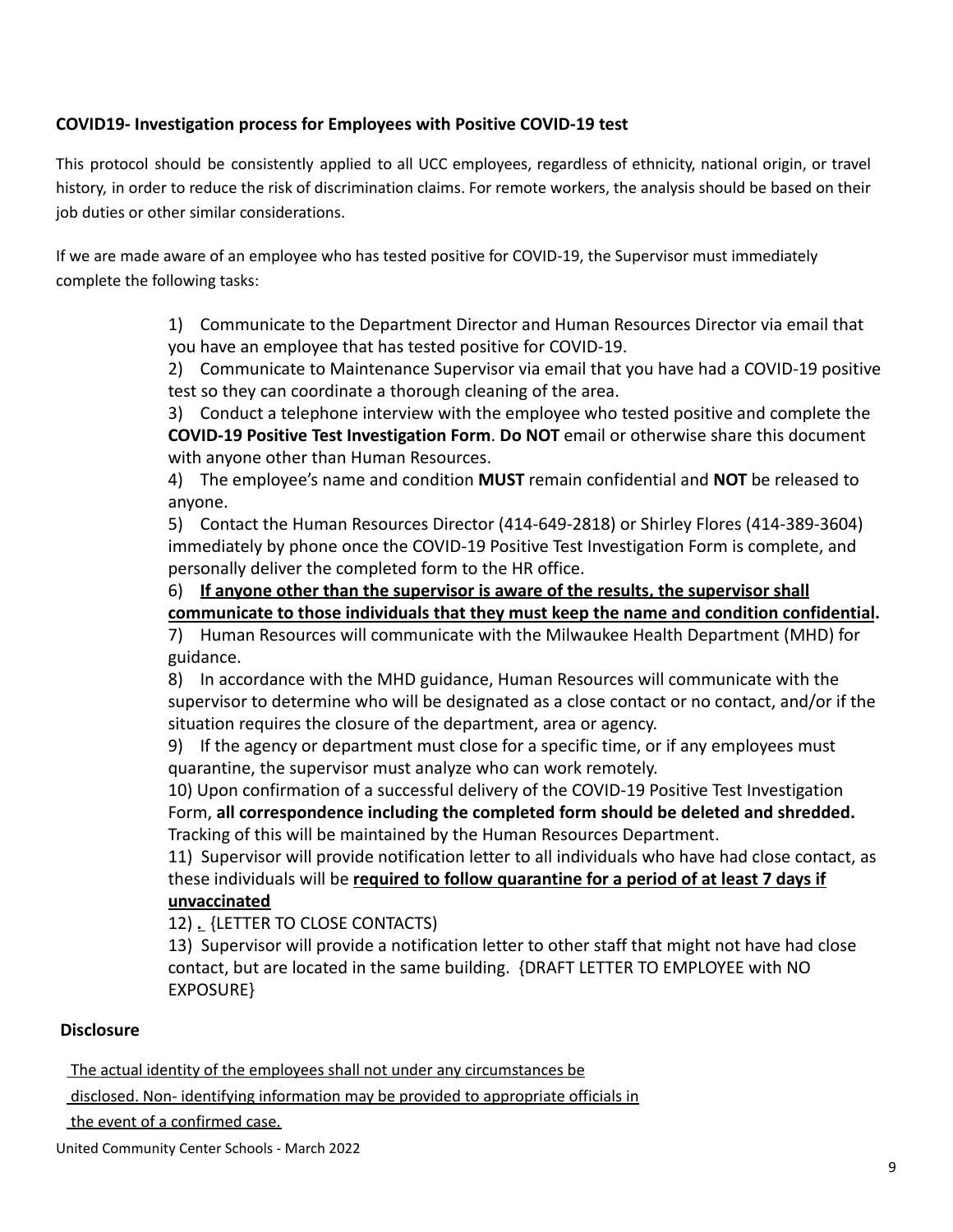## **Vaccinations**

The school and agency will continue to partner with local health care organizations to offer vaccine clinics to employees, families and students. The intent is to increase the overall vaccination rate and reduce the spread and/or severity of illness of the virus and its variants.

## **Student Identification of COVID-19 Cases (within school environment)**

- Protocol for students will follow the same process as described above for employees. However, staff and families would report positive cases and close contact circumstances to the school nursing team.
- If a student is symptomatic or has been identified as a close contact of another individual who tested positive:
	- Call the Student Health Center.
	- Parents will be immediately notified to pick up the student from school.
	- Parents will be instructed to keep their child at home, monitor their symptoms and self-quarantine.

#### **Screening and Symptom Assessment:**

#### **Screening and Symptom Assessment in Classrooms:**

Staff will be provided with clear criteria for how to screen any students they may believe are symptomatic within their classrooms before contacting the student health center. The Student Health Center staff will be notified if a student meets all the outlined criteria, and the student may be moved to an isolation area to be further evaluated by our health center staff (temperature taken).

#### **Collaboration with local and state Health Departments**

- If there is a confirmed case of COVID-19 for students, our Student Health Center or UCC will report the case/s to the City of Milwaukee Health Department.
- If there is a confirmed case of COVID-19 for staff, UCC will report the case/s to the City of Milwaukee Health Department.
- If our school staff, administrators, or health center have any questions regarding safety, guidance, or local conditions, they will reference the City of Milwaukee Health [Department](https://city.milwaukee.gov/coronavirus) website, and call also reach out to the health department by emailing [askmhdcovid19@milwaukee.gov](mailto:askmhdcovid19@milwaukee.gov) or by calling 414-286-3521.
- Our school administration, leadership and COVID 19 Coordinator, will regularly review the data on the COVID-19 statistical dashboard available on the Milwaukee Health [Departments](https://city.milwaukee.gov/coronavirus) website to stay informed of the community spread condition in the area surrounding our schools.

#### **COVID-19 Forecasting**

- We will consistently review the data from the City of [Milwaukee](https://city.milwaukee.gov/coronavirus) COVID-19 statistics dashboard as well as the [Milwaukee](https://county.milwaukee.gov/EN/COVID-19) County COVID-19 dashboard to stay informed of the community spread of COVID in our school community and in the area surrounding our schools.
- In the City of Milwaukee where our school community is located, 97% of the population is Hispanic, and the vast majority of our school families reside in the 53204 and 53215 zip codes, where currently there are the highest incidence rates of both cases and death across the entire Milwaukee area.
- The CDC provides data on SVI (Social [Vulnerability](https://svi.cdc.gov/) Index) that weighs socioeconomic status, housing composition and disability, minority status and language, and housing and transportation. Based on these factors, the immediate area around our school community **[scores](https://county.milwaukee.gov/EN/COVID-19) at a .99 on a scale of 0 to 1** (1 is the highest vulnerability). The communities where the vast majority of our students live within a score between a .85 and .99 on this scale, indicating that our families are "highly vulnerable".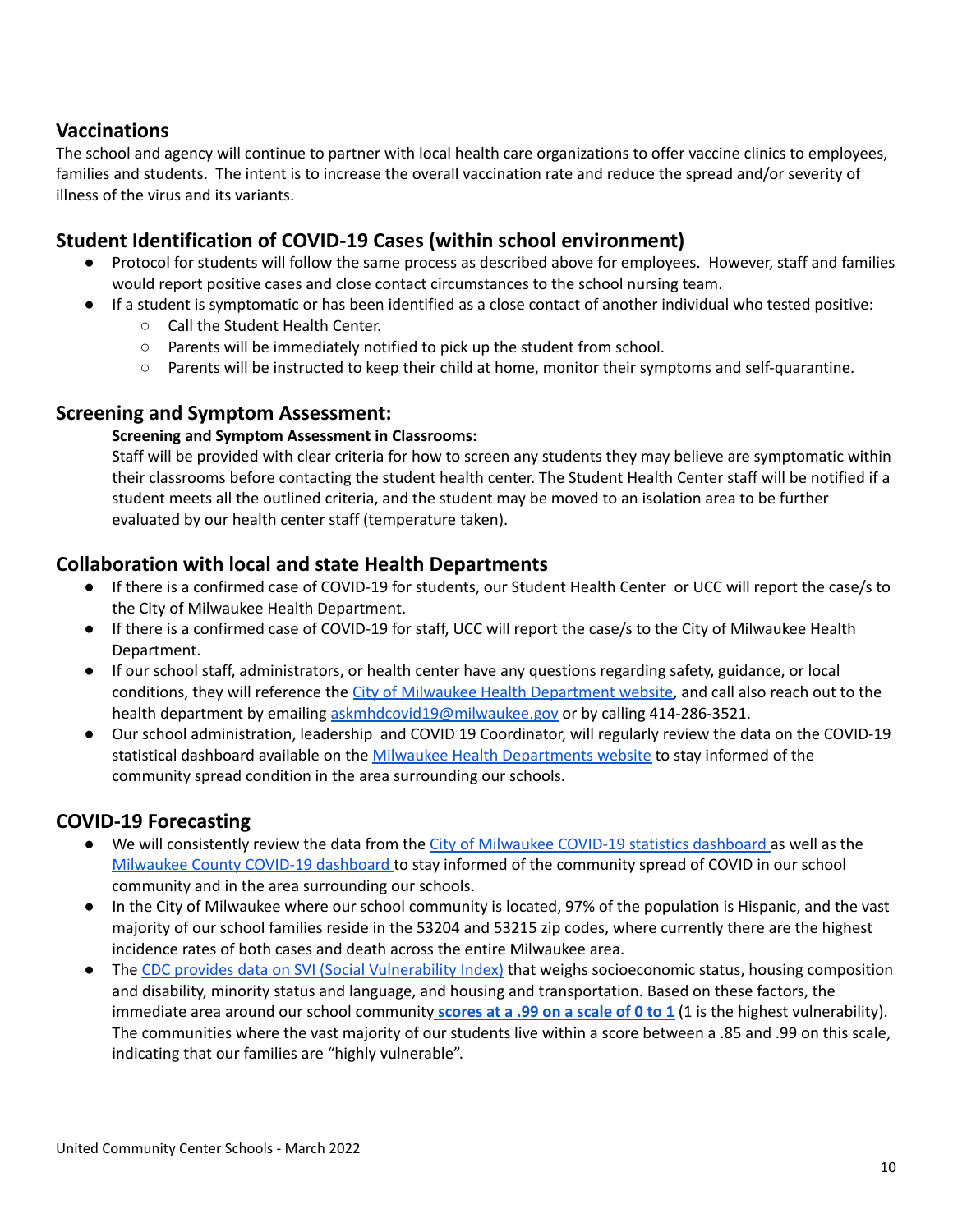# *Section 3* **Communication**

## **Communication Platforms with School Families:**

UCC Schools uses a variety of electronic platforms to communicate with parents which includes primarily our Class Dojo system which allows school wide communication as well individual campus communication and even individual classroom and student communication with families. Additionally, UCC has a robust social media presence and high level messages regarding the school and agency are shared via these mechanisms include UCC Facebook with almost 4,000 followers, UCC Instagram and UCC Twitter account. The school websites and UCC websites also utilize emergency banners and several mechanisms to communicate sudden changes as well as longer term plans. We will use each medium to compliment each other and vary the message on each platform based on the strength of the platform ensuring all messaging and information is consistent and timely.

- **Phone Call:** If information that needs to be communicated only applies to a small number of families, or a single class, all students and their families will be called individually through phone. If they cannot be reached through phone, a follow up message will be sent through ClassDojo.
- **ClassDojo:** Our main communication platform for all school families is via ClassDojo, which is a private communication platform for schools to message and notify parents. 99% of our students and families are currently connected on ClassDojo, and when we message families directly, all school families receive a push notification on their phone.
	- **Routine Wednesday notifications:** all school notifications and information are shared with families on a weekly basis through ClassDojo. Families receive a push notification when this information is shared, and they can check the app at any time to see the content shared.
	- **Private Messaging:** ClassDojo allows for individual private messages to be sent to families that can be read within the ClassDojo app on their phone.
	- **Class/Grade level /Building/Campus Messaging:** ClassDojo allows for school staff to communicate with an entire class, grade level, school building, or our entire network of school through School Story notifications (which appear within the App feed), or with individual mass messages.
- **Skylert School Messenger:** When needed to send an important alert to all school families, or a cohort of families, we will use the Skylert system to robo-call families, or send out a mass message or email to families. These notifications are delivered directly to a parent's phone as a text message or phone call.
- **School Website Pages:** In the event that we need to close an entire school building or our campus, an alert banner will be added to all our school website pages:
	- United [Community](http://www.unitedcc.org) Center
	- Bruce Guadalupe [Community](http://www.bgcsedu.org) School
	- UCC Acosta [Middle](http://www.uccacostams.org) School
- **Facebook - United Community Center**: Our agency (the United Community Center) runs a Facebook page, and if there is any all-school information that would likely also affect our surrounding community, that information will be communicated with families on the UCC Facebook page, which many of our families already subscribe to.
- **● Informing FAMILIES of possible COVID-19 exposure:**
	- When informing a parent that their child has come into contact that someone that tested positive for COVID-19, no names or identifying information will be shared with families. All privacy will be maintained.
	- Any information regarding positive exposure to a COVID-19 positive individual will be communicated over the phone if possible. School office staff or building administrators will attempt to contact families by phone as soon as they receive information regarding possible exposure.
	- If parents cannot be reached through phone and don't answer, we will leave a voicemail with the information that needs to be communicated, and we will send a follow up message through ClassDojo.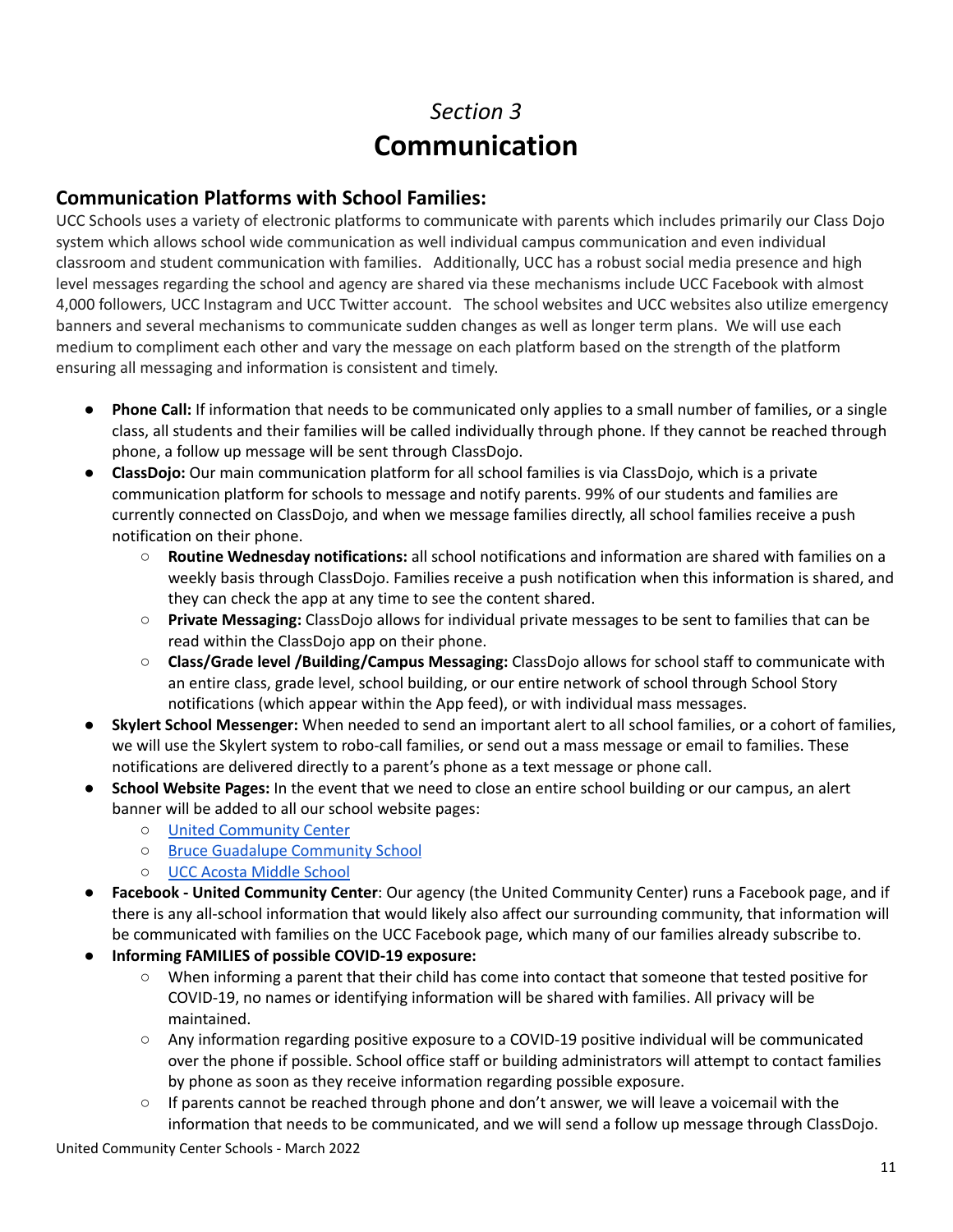○ If an entire classroom or grade level is affected, we will use the Skylert system to send a robo-call to all families, and we will also send out a message and post on ClassDojo informing families of the situation.

## **Communication with Staff:**

- **Email:** All school staff are connected to a building level email list, and will be communicated with regularly through email.
- **● WhatsApp:** All school staff will be connected to a WhatsApp messaging group both for their individual school building and for the entire campus. Any time sensitive or important alerts that need to be received immediately will be communicated within the WhatsApp group.
- **Weekly Staff Meetings:** Weekly virtual staff meetings will take place through Google Meet to provide staff with updates and important notifications. All meetings will be recorded for later viewing if needed. Weekly staff meetings will review safety protocols and procedures, updates on the school community, and any other relevant information that needs to be conveyed to staff.
- **Intercom System:** Any time sensitive alerts that need to be communicated to students AND staff will be alerted through our school intercom system. The entire building can be contacted, or individual classrooms if needed.
- **Phone Calls:** If there is immediate information that a staff member needs, they will either be called on the phone within their classroom, or on their personal cell phone if they are elsewhere in the building.
- **● Informing STAFF of possible COVID-19 exposure:**
	- If a staff member is identified as a close contact of COVID-19 positive person, the staff member will be contacted by a building administrator, in-person, if possible. If this is not possible, the staff member will be contacted on their classroom phone or personal cell phone if they are away from their classroom.
	- School office staff or building administrators will attempt to contact staff as soon as they receive information regarding possible exposure.
	- When informing staff they have come into contact with someone that tested positive for COVID-19, no names or identifying information will be shared. All privacy will be maintained, unless a need to know is determined.
	- If staff are not available in person or through the phone, building administrators will send a text message and email to staff with this information.

## **Communication with Neighborhood and School Community:**

If information needs to be communicated with the surrounding community, our UCC Marketing Department (Jennifer Steiner) will manage all messaging and communication with any organizations or individuals outside our school community.

## **Self-Reporting of COVID Symptoms Communication System:**

- **Staff Self Reporting:** 
	- If staff identify themselves as displaying any of the symptoms related with COVID-19, they will be asked to notify their building principal/supervisor immediately in person, through a phone call, or a text message if needed (as a last resort)
	- Staff will be asked to confirm their symptoms using the following resources:
		- [Screening](https://www.cdc.gov/coronavirus/2019-ncov/downloads/community/schools-childcare/Daily-Home-Screening-for-Students-Checklist-ACTIVE-rev5A.pdf) questions
		- [Symptoms](https://www.cdc.gov/coronavirus/2019-ncov/downloads/COVID19-symptoms.pdf) of COVID-19 CDC [video](https://www.youtube.com/watch?v=7zzfdYShvQU)
		- Symptom [considerations](https://www.cdc.gov/coronavirus/2019-ncov/downloads/community/schools-childcare/COVID19-symptoms-tablegraphic-v1.pdf) and the overlap of COVID symptoms with other illnesses
	- If staff believe they may be demonstrating symptoms of COVID-19, they will be encouraged to seek testing and follow UCC staff policies based on results.
- **Student Self Reporting:** 
	- If student begin displaying any of the symptoms related with COVID-19, they will be asked to notify school staff member that is with them immediately (parents can call, email, or ClassDojo message their building principal outside of school hours)
	- Students and/or families will be asked to confirm their symptoms using the following resources: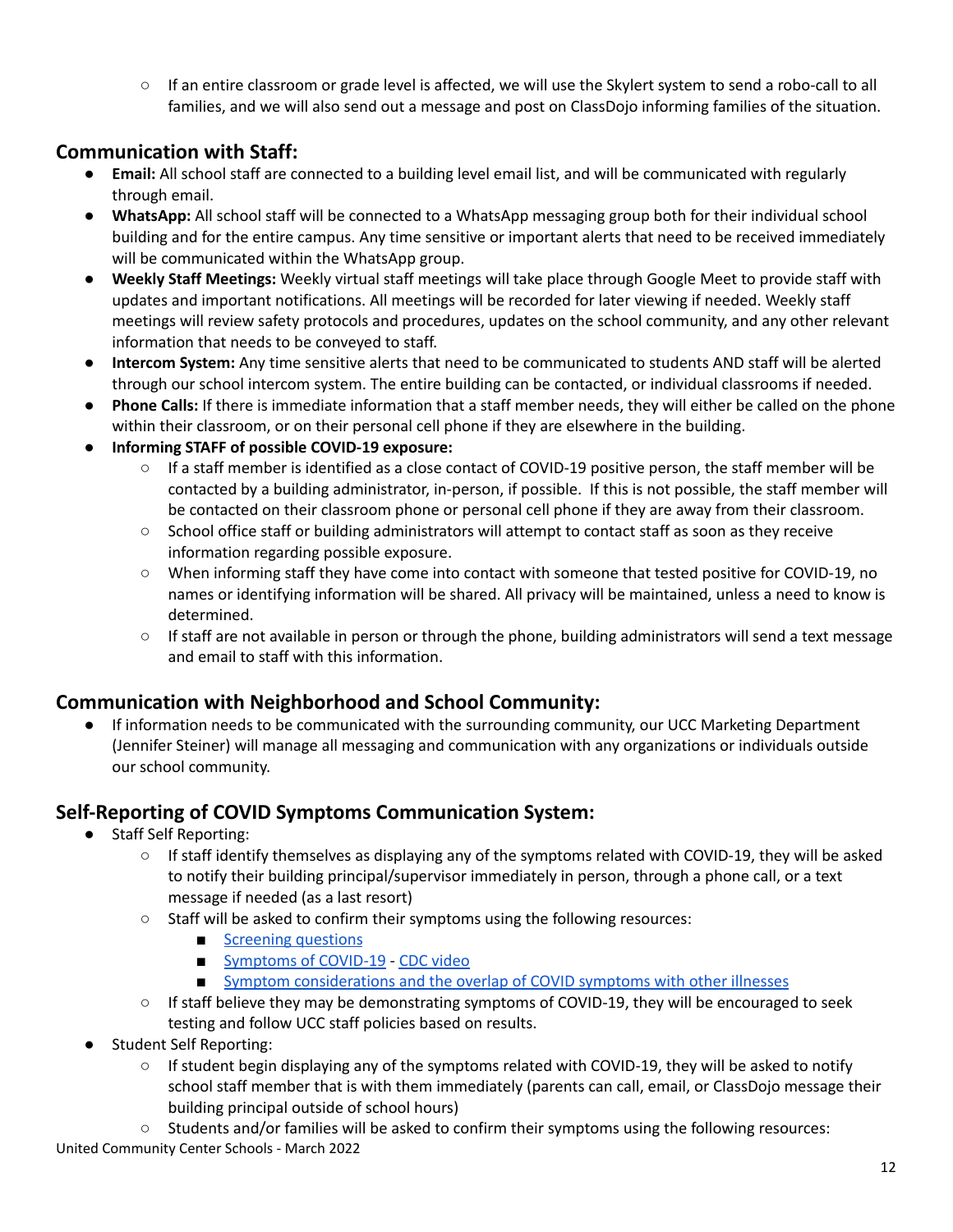- [Screening](https://www.cdc.gov/coronavirus/2019-ncov/downloads/community/schools-childcare/Daily-Home-Screening-for-Students-Checklist-ACTIVE-rev5A.pdf) questions
- [Symptoms](https://www.cdc.gov/coronavirus/2019-ncov/downloads/COVID19-symptoms.pdf) of COVID-19 CDC [video](https://www.youtube.com/watch?v=7zzfdYShvQU)
- **■** Symptom [considerations](https://www.cdc.gov/coronavirus/2019-ncov/downloads/community/schools-childcare/COVID19-symptoms-tablegraphic-v1.pdf) and the overlap of COVID symptoms with other illnesses
- If students are at school when self-identifying, the health center will be contacted for guidance.
- Students and families that may be demonstrating symptoms of COVID-19 will be encouraged to seek testing and follow current local health department guidelines based on results.
- Family Self Reporting:
	- $\circ$  If a family member with a child at our school (that lives in the same household as the student) begins displaying any of the symptoms related with COVID-19, they will be asked to notify their child's school building immediately, and will be requested to either pick their child up from school (if they are at school) or keep their child at home.
	- Students and families that may be demonstrating symptoms of COVID-19 will be encouraged to seek testing and follow current local health department guidelines based on results. We also encourage our families to inform their school building of their child's test results as soon as they receive them.

## **Communication with Families Regarding Face Coverings:**

- Face coverings are optional.
- Parents are requested to have a conversation with your child(ren) about your expectation to wear or not wear a mask during the school day, since teachers and staff will not be able or expected to monitor if a student is or isn't wearing a mask.
- Quarantining or isolation and individual masking due to positive tests and/or being a close contact will still be required after reviewing the circumstances and consulting with the local health department.
- Adjustments to the face mask policy might still be made based on CDC recommendations, the local health department, as well as a classroom or school's data.
- We have also built a website page dedicated to informing families about the [importance](https://sites.google.com/bgcsedu.org/uccschoolsdistancelearning/community-resources/wearing-a-face-mask) of face coverings.

## **Signage Outside of School Buildings:**

All school buildings, entrances, exits, and school offices will have signage with the following information:

- A limit of visitors are permitted in the buildings
- Any individuals displaying any of the [symptoms](https://www.cdc.gov/coronavirus/2019-ncov/downloads/COVID19-symptoms.pdf) shown should not enter the building and are recommended to quarantine at home
- Requirement to maintain 3 feet of social distance
- Markers to indicate where students or families should stand to ensure safe distancing

## **Signage Inside of School Buildings:**

Within each school building, signage will be displayed throughout the building to review the following:

- Washing hands regularly with soap and water and scrubbing the soap for 20 seconds
- Using hand sanitizer regularly and clearly marking where hand sanitizer is located
- Requirement to maintain social distance
- Markers to indicate where students or staff should stand to ensure safe distancing
- Importance of wearing your face mask at all times
- Diagram of how to wear a face mask properly
- Arrows indicating traffic flow down each side of the hallway

## **Communication of Information Regarding COVID**

- **● COVID-19 Information**
	- Each week families have been given a wide variety of resources regarding COVID-19 through our ClassDojo school communication platforms. This information is also housed on our UCC School Families Distance Learning website, and includes the following: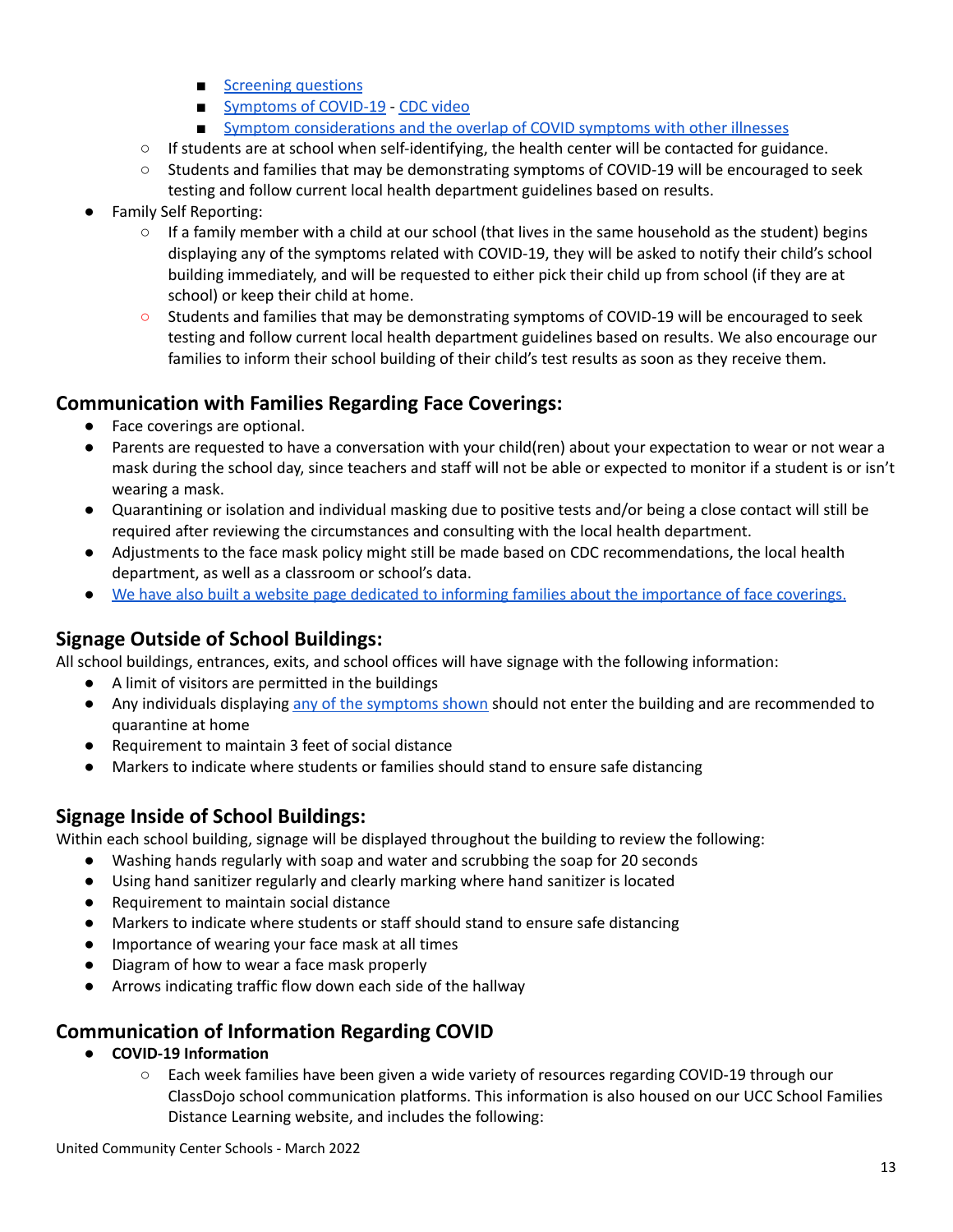- COVID-19 [Information](https://sites.google.com/bgcsedu.org/uccschoolsdistancelearning/community-resources/covid-19-information)
- [COVID-19](https://sites.google.com/bgcsedu.org/uccschoolsdistancelearning/community-resources/covid-19-testing) Testing
- [Resources](https://sites.google.com/bgcsedu.org/uccschoolsdistancelearning/community-resources/wearing-a-face-mask) for Wearing a Face Mask
- [Community](https://sites.google.com/bgcsedu.org/uccschoolsdistancelearning/community-resources) Resources to Support Families
- **● Information regarding Isolation and Quarantine:**
	- Information regarding quarantine and isolation, and the policies and procedures for these practices will be shared on our parent [distance](https://sites.google.com/bgcsedu.org/uccschoolsdistancelearning/academic-resources/ucc-school-re-opening/isolation-quarantine-procedures) learning website, and will also be shared with families on ClassDojo.

## **Communication of Information Regarding COVID Protocols and Procedures**

- All protocols and procedures were shared with all school staff, families, and students in an appropriate manner before the school year began.
- School staff received training on these protocols and procedures, as well as written documentation of these plans.
- Families will receive an electronic document of all safety protocols and procedures which will be available on our school website as well as shared on ClassDojo.
- Students are provided with training on protocols and procedures in an age appropriate way by their classroom teacher, as well as student health center staff.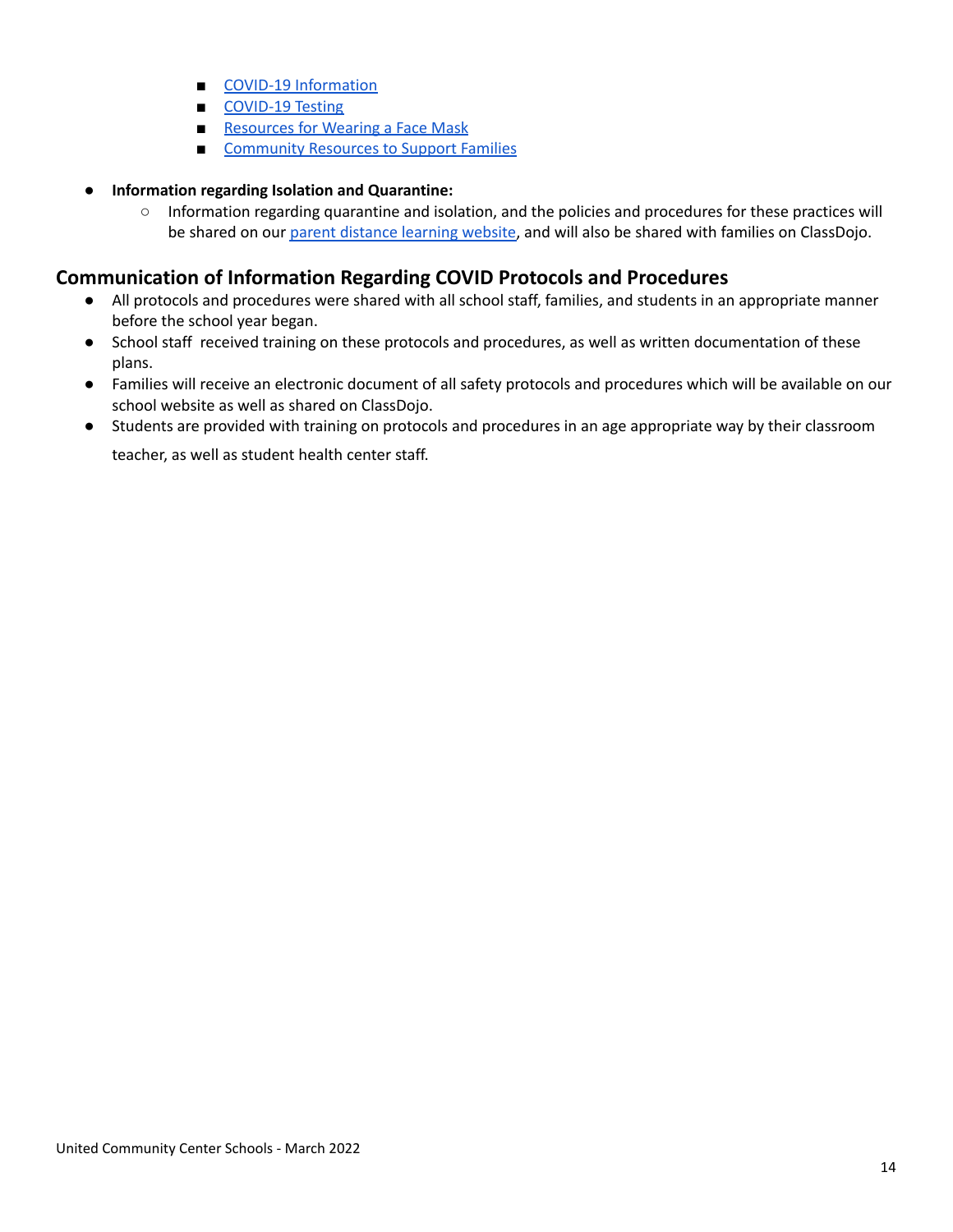# **School Schedules, Student Cohorts, Training, Monitoring, Screening, and Attendance**

#### **School Start Date:**

Our campus opened to students and began instruction on Wednesday, August 25, 2021. All staff reported to campus for professional development beginning on Monday, August 16, 2021.

#### **Student Groupings and Cohorts:**

Students will be placed in consistent groupings called cohorts. Student cohorts will stay consistent, and students will begin to interact with other cohorts of students across the school environment as year progresses and positivity rates decrease.

Students will be required to wear masks at all times during the school day separate from lunch. Students will be grouped into pods for lunch seating.

Student movement throughout the building will resume following past schedules to restart the various program offerings for a rich academic experience. Social distancing will continue to be emphasized.

#### **Student Education Regarding COVID:**

All our school families have been provided weekly information regarding COVID-19 and safety and protection strategies for their child and family. We expect that our families have shared these resources with their child at home.

- Each week, a wide variety of resources regarding COVID-19 have been shared with families through our ClassDojo school communication platform. This information is also housed on our UCC School Families Distance Learning website, and includes the following:
	- COVID-19 [Information](https://sites.google.com/bgcsedu.org/uccschoolsdistancelearning/community-resources/covid-19-information)
	- [COVID-19](https://sites.google.com/bgcsedu.org/uccschoolsdistancelearning/community-resources/covid-19-testing) Testing
	- [Resources](https://sites.google.com/bgcsedu.org/uccschoolsdistancelearning/community-resources/wearing-a-face-mask) for Wearing a Face Mask
	- [Community](https://sites.google.com/bgcsedu.org/uccschoolsdistancelearning/community-resources) Resources to Support Families
- Families have also been given our initial plan for [returning](https://docs.google.com/document/d/1ARQACXTiw8yfq98I8xzjieRroY2jtLtcqTldqF4wmpo/edit?usp=sharing) to school in 2020 which reviewed PPE measures and protocols and procedures for ensuring the safety of our school community

## **Plan to Identify and Accomodation High-Risk Students:**

Before school began in August 2020, all families were asked to complete the [survey](https://forms.gle/EpuUJ75pQWjtFeP49) linked here to self-identify as high risk if they meet the criteria for having a [diagnosed](https://www.cdc.gov/coronavirus/2019-ncov/need-extra-precautions/people-with-medical-conditions.html?CDC_AA_refVal=https%3A%2F%2Fwww.cdc.gov%2Fcoronavirus%2F2019-ncov%2Fneed-extra-precautions%2Fgroups-at-higher-risk.html) medical condition that has been proven to result in severe COVID-19 [illness.](https://www.cdc.gov/coronavirus/2019-ncov/need-extra-precautions/people-with-medical-conditions.html?CDC_AA_refVal=https%3A%2F%2Fwww.cdc.gov%2Fcoronavirus%2F2019-ncov%2Fneed-extra-precautions%2Fgroups-at-higher-risk.html)

If students identify as high risk, and provide documentation for their medical condition, school principals reached out to the family to discuss the safest learning environment for their child (in-person at school or at home), and create a plan for accommodating their child's physical needs in whichever environment they choose to learn within.

## **Procedures for Determining Students Learning In-School vs at Home:**

Due to the significant social and academic impact of learning from home from spring 2019 through the conclusion of the 2020-21 school year, school will be open to all students, without a virtual option being offered. If there are extenuating circumstances of illness or a classroom shutdown occurred due to the number of close contacts and spread of the virus, availability of the virtual learning plans were communicated by the principal to the students' families.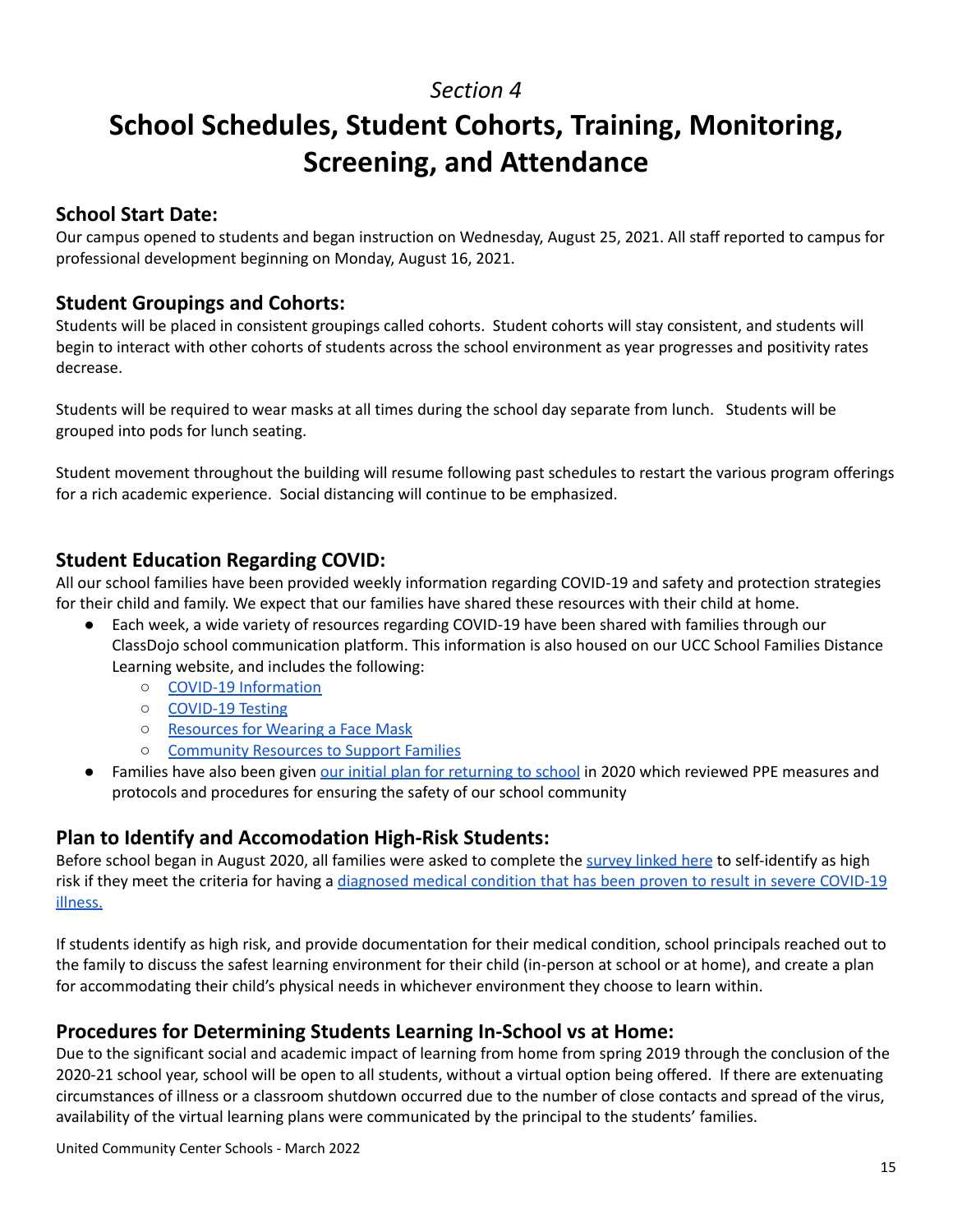## **Procedures for Common Gathering Places:**

Common gathering areas were reopened at the beginning of the 2021-22 school year.

#### **Arrival Procedures:**

Doors open at 7:30 for entry into each school building. Students will be greeted by staff. Hand sanitizer will be available at each entrance so students can sanitize their hands at entry. Face masks will also be provided if a student needs one.

## **Dismissal Procedures**

The school has purchased and continues to implement pikmykid.com to assist with the dismissal. Each grade level will be assigned specific exit doors for dismissal to avoid groups gathering at one location.

- When parents arrive on campus, they will use the PikMyKid App to indicate they are on campus and ready to pick up their child.
- A notification will be sent to the child's assigned teacher, and the teacher will ask the child to walk to their assigned exit doors to meet their parents.
- Staff will be present in halls to monitor students exiting and ensuring they are moving quickly to their assigned exit.
- Students will wait in line for their parents on assigned markers on the ground to ensure their social distance. When the staff member at the curbside confirms the correct parent/car/keycode arrives to pick up the child, their child will be flagged to go out to their car and leave.
- Students will be "check out" of the PikMyKid app to indicate they have been picked up

## **Plan for Supporting ELL, Special Education, and other Students with Special Needs:**

- **Special Education Services In-School:** Students that require special education accommodations will be grouped together in 1-2 classrooms at each grade level to allow special education staff to enter minimal classrooms to support their students.
	- **Virtual Students:** Special education staff will create their schedules so that they are able to support students at school and at home virtually, if a student is quarantined.
- **English Language Learners In-School:** Students that require ELL support will be grouped together in 1-2 classrooms at each grade level to allow ELL staff to enter minimal classrooms to support their students. ELL staff will prioritize students with the highest level of needs, and support classroom teachers with providing support and accommodations for students with less needs in their classroom environments.
	- **Virtual Students:** ELL staff will create their schedules so that they are able to support students at school and at home virtually. ELL staff will prioritize students with the highest level of needs, and support classroom teachers with providing support and accommodations for students with less needs in their classroom environments.
- **Guidance Students:** Guidance staff will prioritize students with the greatest need of counseling and support, and allocate their time each day to support those students.
- **● Other special needs:** Students with additional needs have plans developed by the principal/appropriate staff and shared with the family.

## **Screening of Students and Assessment of Symptoms:**

Please refer to section 2 on screening and assessment methods.

Staff members will be assigned to screen students at a specific entry point each day. The staff assigned will be teachers, and if any staff are absent, another staff will be found to replace them. All school staff are required to wear appropriate face coverings at all times while within any school facility or on our campus.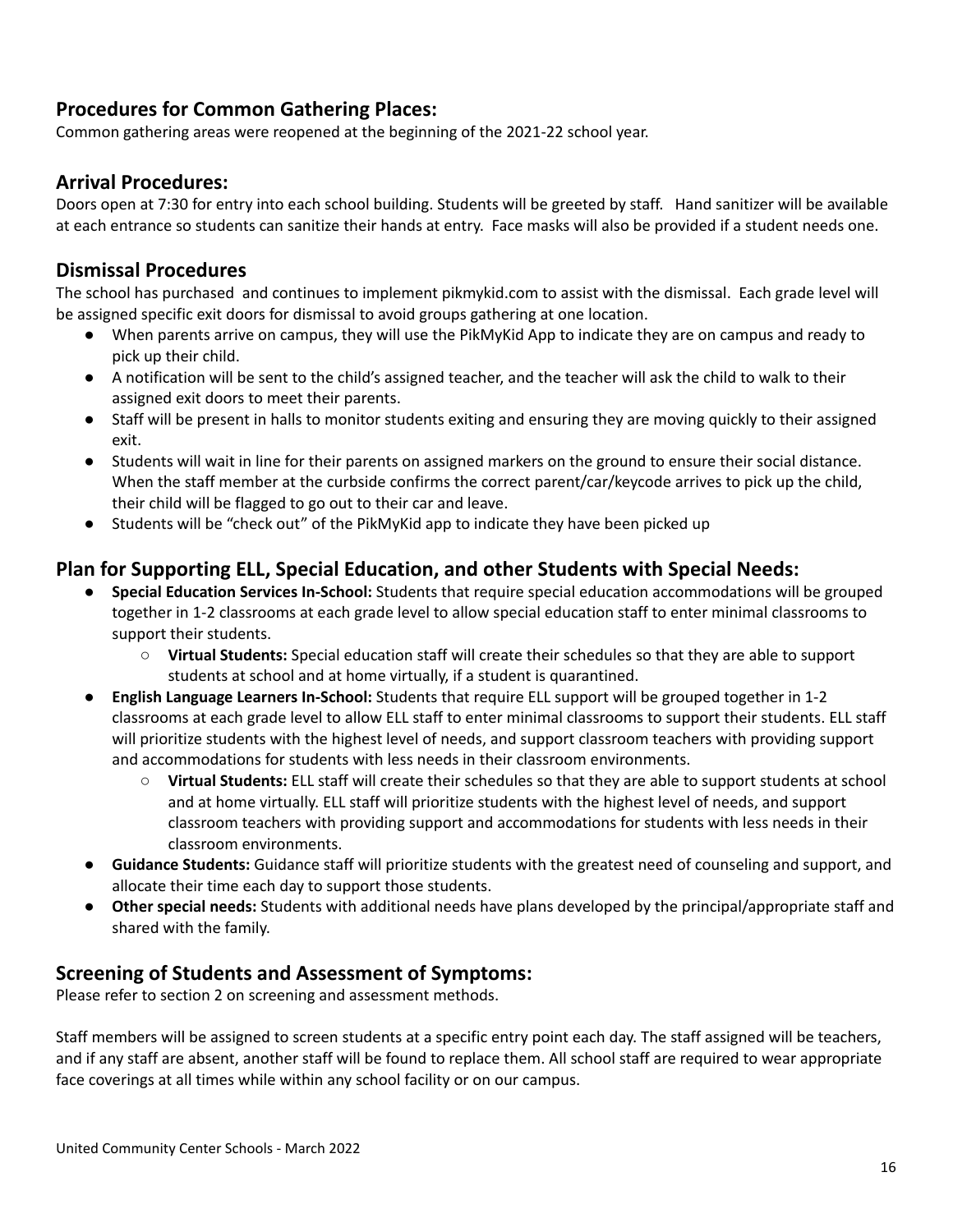## **Methodology for Recording and Tracking Staff and Student Absences, Illness, Symptoms, and Contacts:**

- All UCC school buildings will track student absences within Skyward (SIS), and will provide a comment with the absence record if the absence is COVID related, or related to another non-COVID illness
- All staff absences will be tracked by each school office and within our Paycom system. Staff (and supervisors) can note if the absence is related to illness, and any absences related to COVID will be documented separately.
- Student health screening results from our arrival will be tracked within our PikMyKid arrival/dismissal application and/or the UCC tracking log.
- Together with the nursing team the administration will conduct necessary contact tracing.
- Students will be allowed flexible attendance policies to go into the virtual environment whenever needed.
- If students have been ill: after being symptom free, fever free for 24 hours (without fever or symptom reducing meds within the previous 24 hours), students will be allowed to rejoin the in-person school environment in accordance to the UCC school illness policies and School Safety Plan If students have been exposed to someone with COVID: follow current local health department guidelines for quarantine, the UCC school illness policy and the School Safety Plan for returning to school.
- Staff are only allowed to work on site at our school campus, and their attendance each day is expected unless they utilize their personal days for time off, or need to quarantine.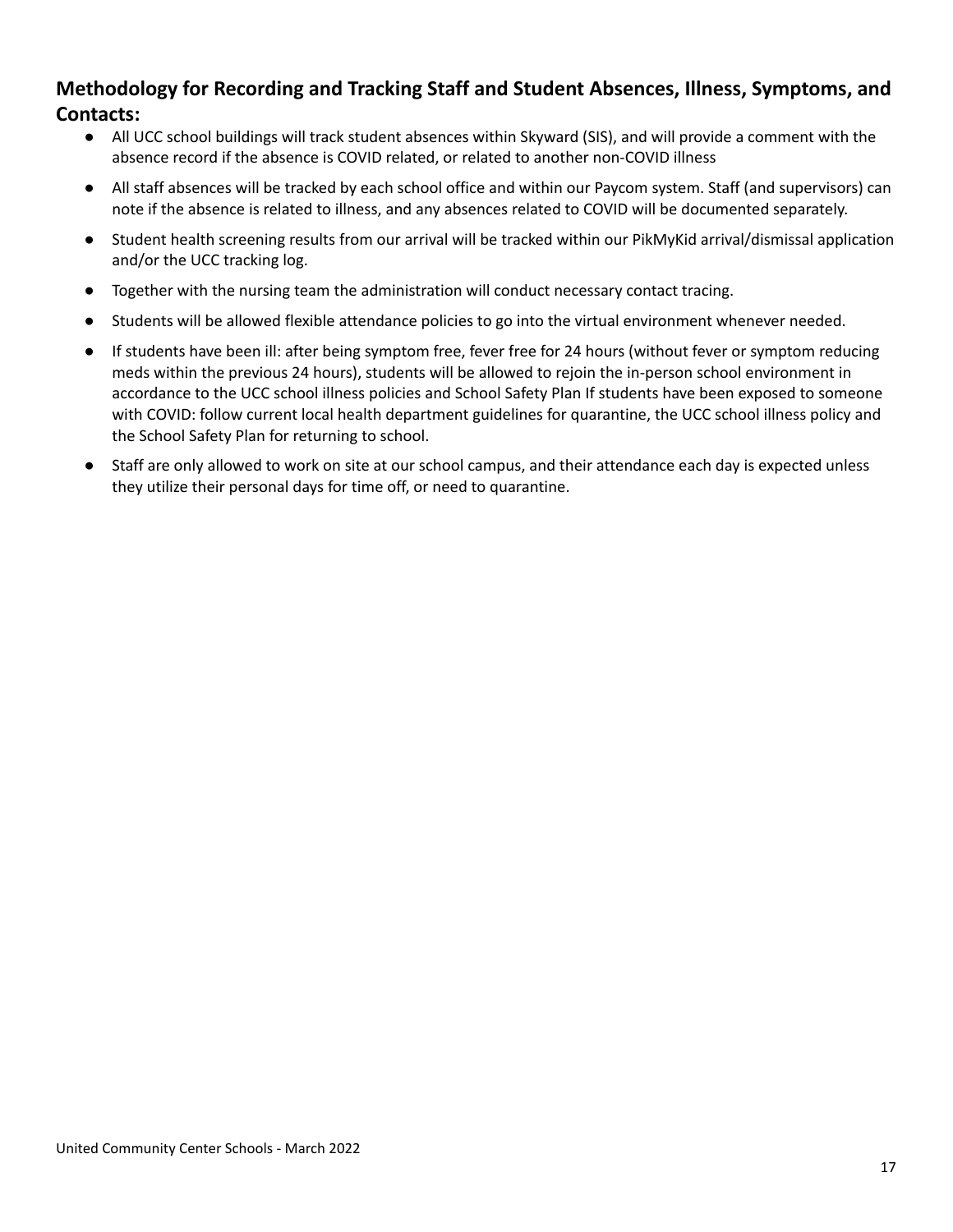# **Maintaining Healthy Environments: Infection Prevention and Control and Personal Protective Equipment (PPE)**

#### **Student Mask Expectations:**

Students will be wearing cloth masks (No vented or single layer fabric gators). Students will wash hands regularly and use sanitizer in the classroom. Students in class in person will be distanced in the class, to the greatest extent possible.

#### **Student Movement and Transitions:**

Arrows will be put in hallways to designate the route and flow of students walking in the hallways at a safe distance.

#### **Student Groupings and Group Activities:**

After school activities, clubs, or sports will be restarted beginning in August 2021. Beginning in 2022 in-person off-campus field trips will restart. Band groups and string groups will regather, however concerts will be offered online and re-evaluated in the spring 2022.

#### **Monitoring Supply of PPE:**

Teachers in individual classrooms will monitor hand sanitizer, disposable masks, disinfecting wipes, gloves, face shields if used, and communicate any shortages to their school office staff at the end of each week through a Google Form for each building. Administrative assistants will be responsible for keeping a surplus supply of PPE and clearing supplies available in their school office, and will contact UCC when reordering needs to occur and at least 2 weeks before their building is out of all supplies to provide for time for any shipping delays due to shortages.

#### **Collaboration with the City of Milwaukee Health Department Regarding PPE Needs:**

Our UCC schools will communicate with the City of Milwaukee Health Department if and when acquiring PPE becomes problematic or challenging.

## **PPE Shortages and Plan for Resolving Shortage of Supplies:**

Administrative assistants will be responsible for keeping a surplus supply of PPE and cleaning supplies available in their school office, and will contact UCC when reordering needs to occur and at least 2 weeks before their building is out of all supplies to provide for time for any shipping delays due to shortages. Our goal is to always have a large stock of PPE and cleaning materials available, and when we have less than 2 weeks of supplies in stock for all staff and students, we will reorder supplies. If supplies are unavailable or out of stock, we will contact the Milwaukee Health Department, DPI or Department of Health Services regarding this for support.

## **Cleaning of Classroom and School Environments:**

Throughout the day classrooms will be wiped down by staff and students. Maintenance will deep clean every building with disinfectants every evening after 4:30.

## **Cleaning of High-Touch Surfaces:**

Additional cleaning crew has been hired. Each building has a crew that will rotate through the building regularly to clean high touch surfaces such as door knobs, bathrooms, office space, and sinks. At the end of each day, the cleaning crew will deep clean using spray in each room.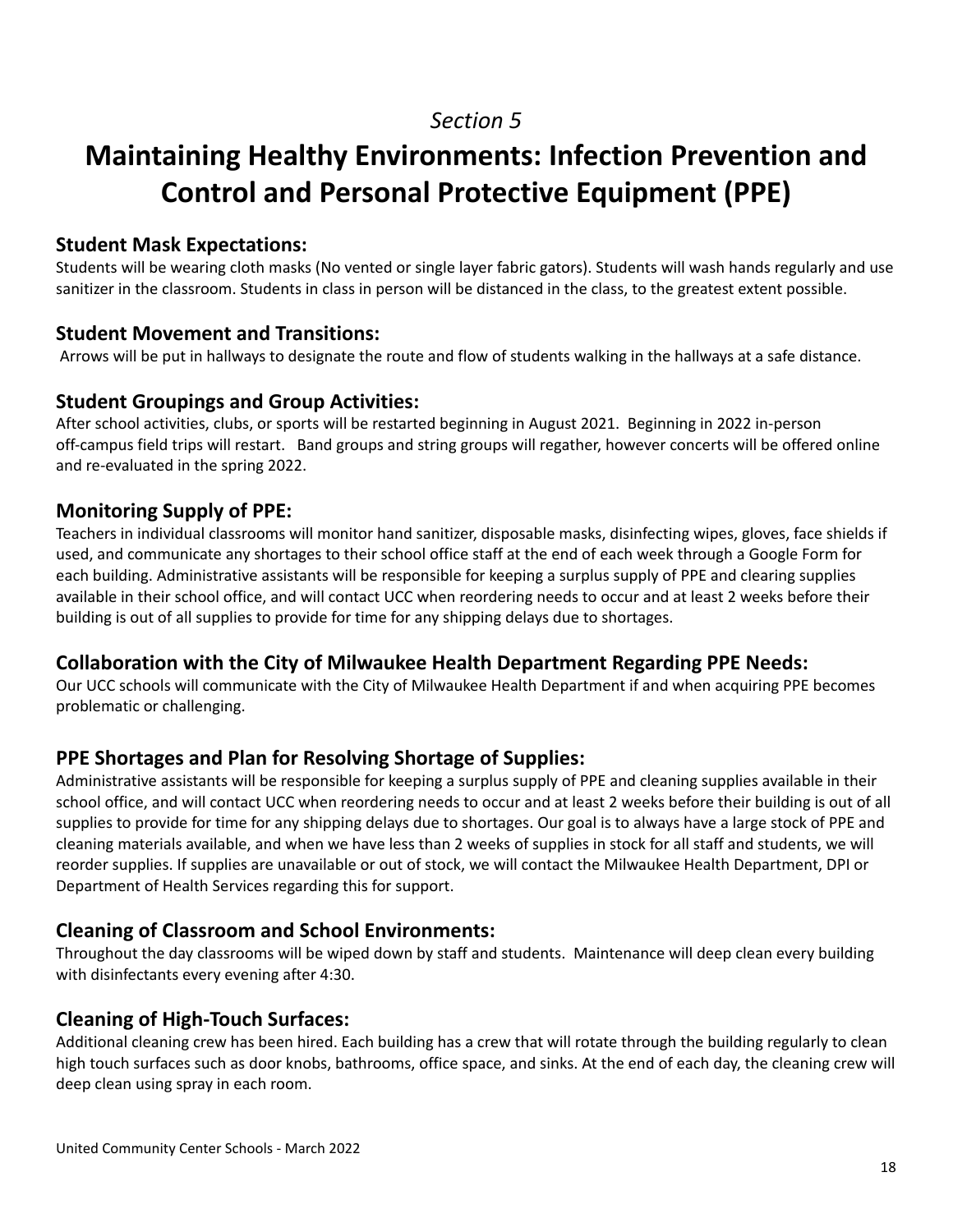## **Cleaning Products Utilized:**

Our United Community Center agency purchases high quality cleaning supplies to ensure the cleanliness of all our facilities.

- Fast and easy hard surface/glass cleaner
- Pure Hard surface cleaner
- 64H neutral disinfectant cleaner/mix with water
- Clean cut disinfectant wipes
- Clean home disinfectant spray
- Steriphene II disinfectant deodorant spray
- Sani professional sanitizing wipes

#### **HVAC Assessment:**

Maintenance staff replaced filters within all of the buildings. Filters will be monitored and replaced as needed. We have installed UV-filters within our HVAC system to better manage the virus across all school buildings.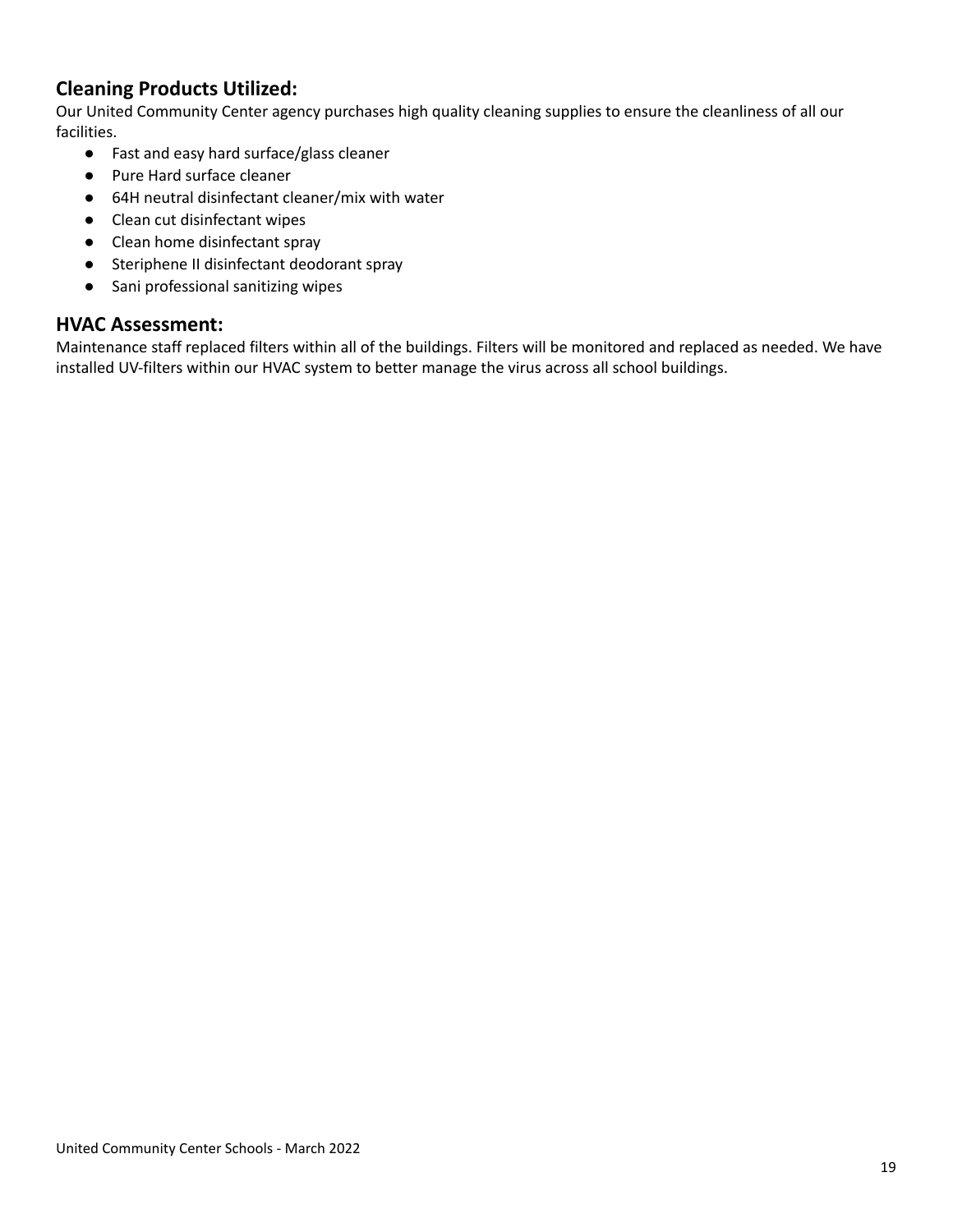# **Maintaining Healthy Operations: Building Visitors and Physical Distancing and Personal Protection Protocols**

#### **Restrictions for Visitors:**

UCC Schools (Bruce Guadalupe and UCC Acosta MS) have limitations related to volunteers and parents. Parents will be allowed to only enter the lobby area of each school building to communicate with school office staff, and signs and decals will be posted reminding parents to maintain their distance from others at all times. Other than parent/teacher conferences, or 1:1 meetings with parents and school staff, no visitors or families will be allowed to enter any school buildings, classrooms, or interior school facilities, unless needed.

## **Physical Distancing Inside of Classrooms:**

Any meetings held inside classrooms lasting more than 15 minutes will require participants to be socially distanced of 3 ft or greater.

## **Physical Distancing Outside of Classrooms:**

Distancing stickers and arrows were put on the floor for students to follow.

#### **Traffic Routes Inside of Classrooms:**

Inside of the classroom, teachers will be asked to designate pathways for students to enter and leave the classroom, if possible.

#### **Traffic Routes Outside of Classrooms:**

Teachers will have procedures for movement within the classroom that provides one direction movement while socially distanced.

#### **Recreational Activities and Sports:**

All after-school sports, clubs, and activities that were canceled in '20-21 have resumed during the '21-22 school year.

#### **Transportation Rules:**

Students are dropped off or picked up by families, or walk home. There are no school buses or public transportation utilized.